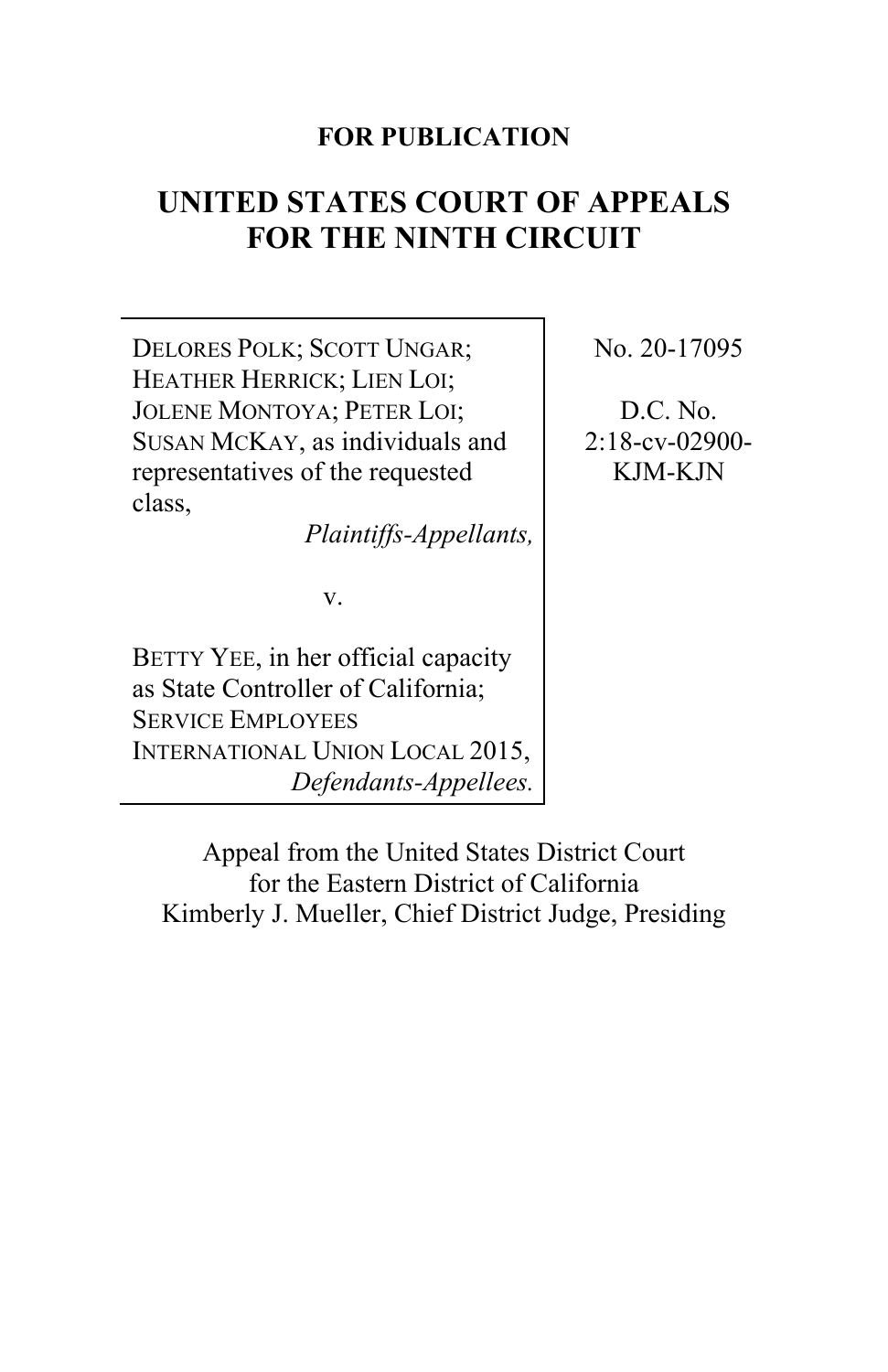| ALICIA QUIRARTE,<br>Plaintiff,                                                                                                                                                                                  | No. 20-55266                          |
|-----------------------------------------------------------------------------------------------------------------------------------------------------------------------------------------------------------------|---------------------------------------|
| and                                                                                                                                                                                                             | D.C. No.<br>3:19-cv-01287-<br>CAB-KSC |
| NORA MAYA, an individual; ANH LE,<br>an individual; VIET LE, an<br>individual; JOSE DIAZ, an individual,                                                                                                        | <b>OPINION</b>                        |
| Plaintiffs-Appellants,<br>v.                                                                                                                                                                                    |                                       |
| <b>UNITED DOMESTIC WORKERS OF</b><br>AMERICA, AFSCME LOCAL 3930, a<br>labor organization; BETTY T. YEE, in<br>her official capacity as State<br>Controller of the State of California,<br>Defendants-Appellees, |                                       |
| ROB BONTA," in his official capacity<br>as Attorney General of California,<br>Intervenor-Defendant-<br><i>Appellee.</i>                                                                                         |                                       |

Appeal from the United States District Court for the Southern District of California Cathy Ann Bencivengo, District Judge, Presiding

Argued and Submitted February 8, 2022 Portland, Oregon

<span id="page-1-0"></span>**<sup>\*</sup>** Rob Bonta has been substituted for his predecessor, Xavier Becerra, as California Attorney General under Fed. R. App. P. 43(c)(2).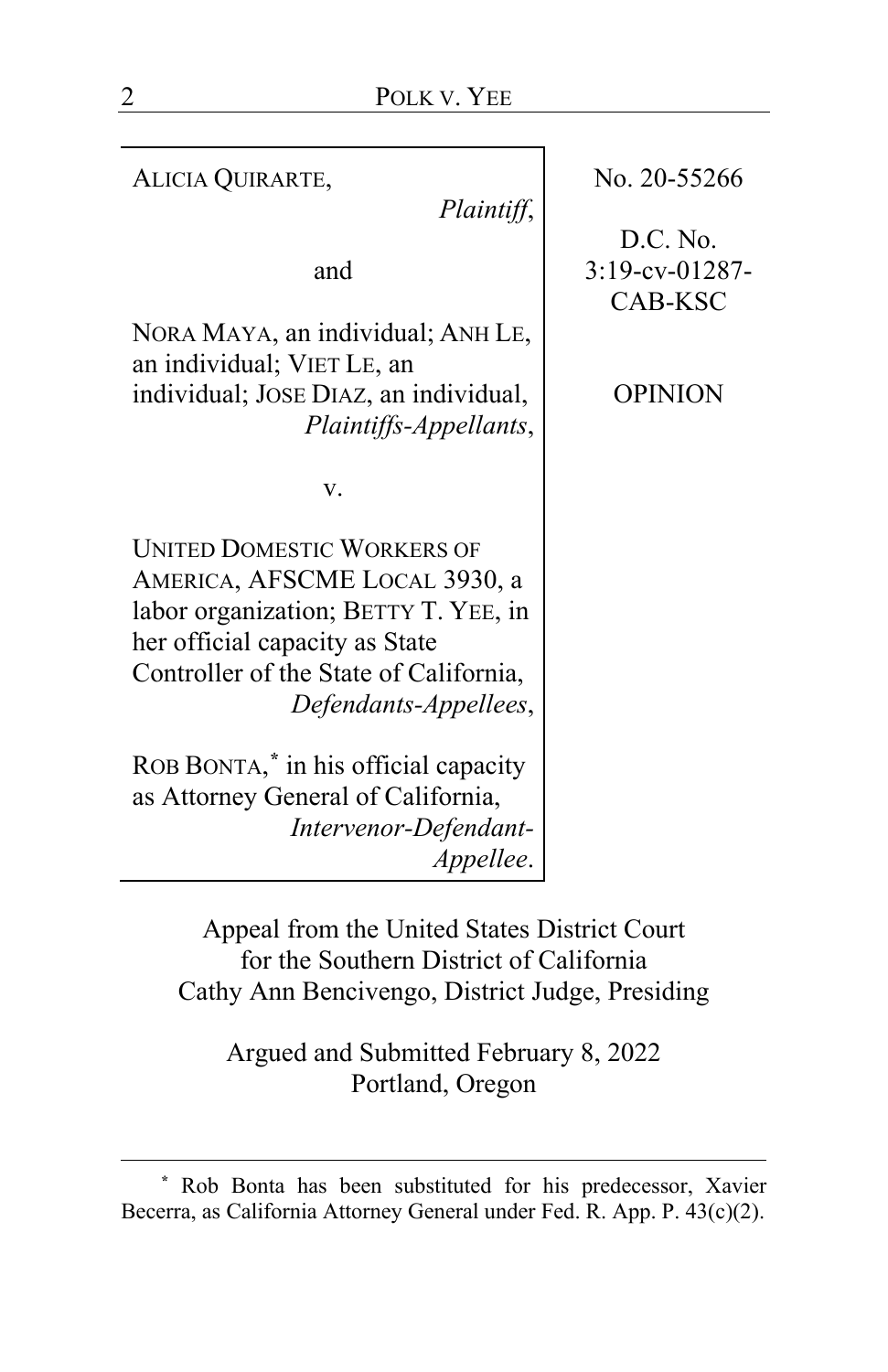Filed June 8, 2022

Before: Richard A. Paez and Jacqueline H. Nguyen, Circuit Judges, and John R. Tunheim,**[\\*\\*](#page-2-0)** District Judge.

Opinion by Judge Nguyen

# **SUMMARY**[\\*\\*\\*](#page-2-1)

## **Civil Rights**

The panel affirmed the district court's dismissal of two cases brought pursuant to 42 U.S.C. § 1983 by Medicaid providers and former members of public-sector unions alleging that the California State Controller, in deducting union dues from appellants' Medicaid reimbursements, violated the anti-reassignment provision of the Medicaid Act, which prohibits state Medicaid programs from paying anyone other than the providers or recipients of covered services.

California uses some of its Medicaid funding to provide assistance with daily activities to elderly and disabled beneficiaries under a program called In-Home Support Services (IHSS). The recipients of these services are responsible for employing and overseeing the work of their IHSS providers, who are often family members. IHSS

<span id="page-2-0"></span>**<sup>\*\*</sup>** The Honorable John R. Tunheim, Chief United States District Judge for the District of Minnesota, sitting by designation.

<span id="page-2-1"></span>**<sup>\*\*\*</sup>** This summary constitutes no part of the opinion of the court. It has been prepared by court staff for the convenience of the reader.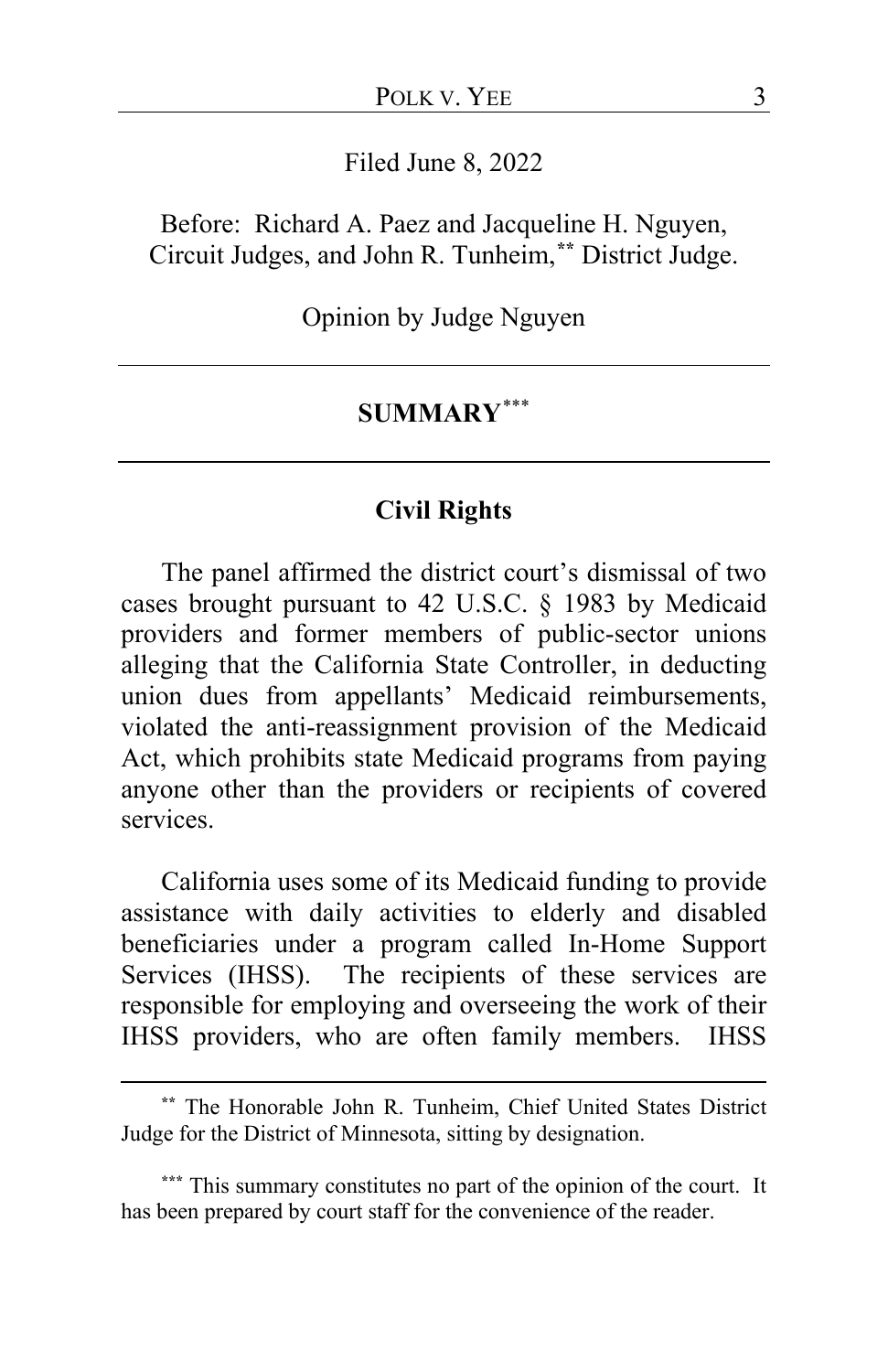providers are paid by the State Controller because California law treats them as public employees. The Controller makes a variety of standard payroll deductions, including for federal and state income tax, unemployment compensation, and retirement savings. California law also authorizes the Controller to deduct union dues from the paychecks of IHSS providers.

The panel held that the Medicaid Act's antireassignment provision, 42 U.S.C. § 1396a(a)(32), does not confer a right on Medicaid providers enforceable under § 1983. The text and legislative history of the antireassignment provision make clear that Congress was focused on preventing fraud and abuse in state Medicaid programs rather than on serving the needs of Medicaid providers. Because Congress did not intend to benefit Medicaid providers, the anti-reassignment provision did not confer a right an enforceable under § 1983.

# **COUNSEL**

William L. Messenger (argued), Heidi E. Schneider, and Amanda K. Freeman, National Right to Work Legal Defense Foundation Inc., Springfield, Virginia; Rebekah C. Millard, Mariah Gondeiro, Karin Sweigart, and Robert Alan Bouvatte, Jr., Freedom Foundation, Olympia, Washington; for Plaintiffs-Appellants.

Anthony O'Brien (argued), Jeffrey A. Rich, and Lara Haddad, Deputy Attorneys General; Anthony R. Hakl and Mark R. Beckington, Supervising Deputy Attorneys General; Thomas S. Patterson, Senior Assistant Attorney General; Rob Bonta, Attorney General; Office of the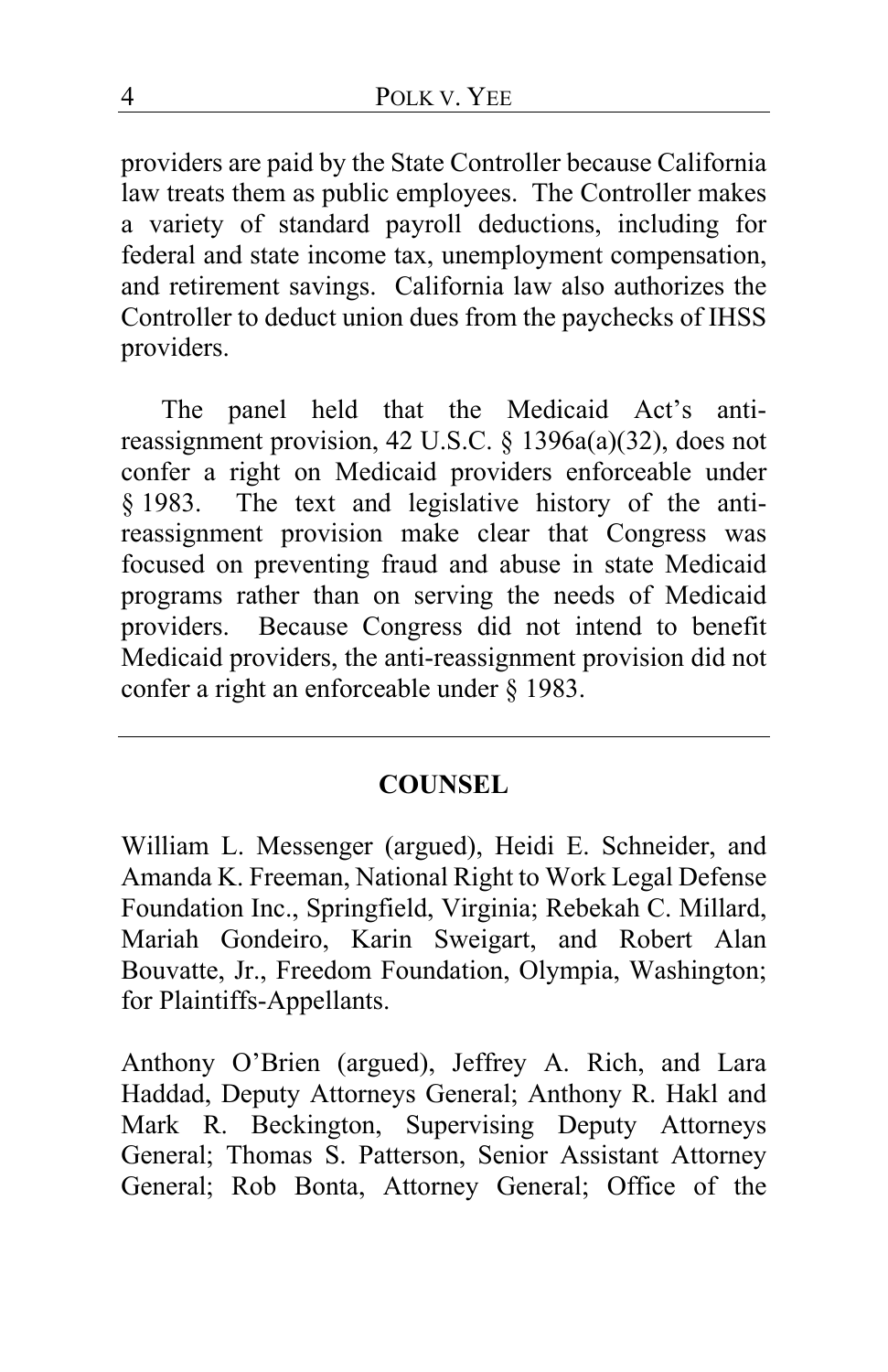Attorney General, Sacramento, California; for Defendants-Appellees Betty Yee and Rob Bonta.

Stacey M. Leyton (argued) and Scott A. Kronland, Altshuler Berzon LLP, San Francisco, California, for Defendants-Appellees Service Employees International Union Local 2015, and United Domestic Workers of America, AFSCME Local 3930.

#### **OPINION**

NGUYEN, Circuit Judge:

Appellants, Medicaid providers and former members of public-sector unions, challenge the district courts' dismissals of these two cases, which we consolidated on appeal. When appellants joined the unions, they authorized the California State Controller to deduct union dues from their Medicaid reimbursements. Appellants now contend that, when the Controller made these deductions, she violated the "antireassignment" provision of the Medicaid Act, which prohibits state Medicaid programs from paying anyone other than the providers or recipients of covered services. *See*  42 U.S.C. § 1396a(a)(32).

Appellants brought these putative class actions under 42 U.S.C. § 1983, which makes state actors liable for violating federal rights. But not every federal law gives rise to a federal right that private parties can enforce under § 1983. We must therefore decide a threshold question not whether the anti-reassignment provision has been violated, but whether that provision confers a federal right on Medicaid providers.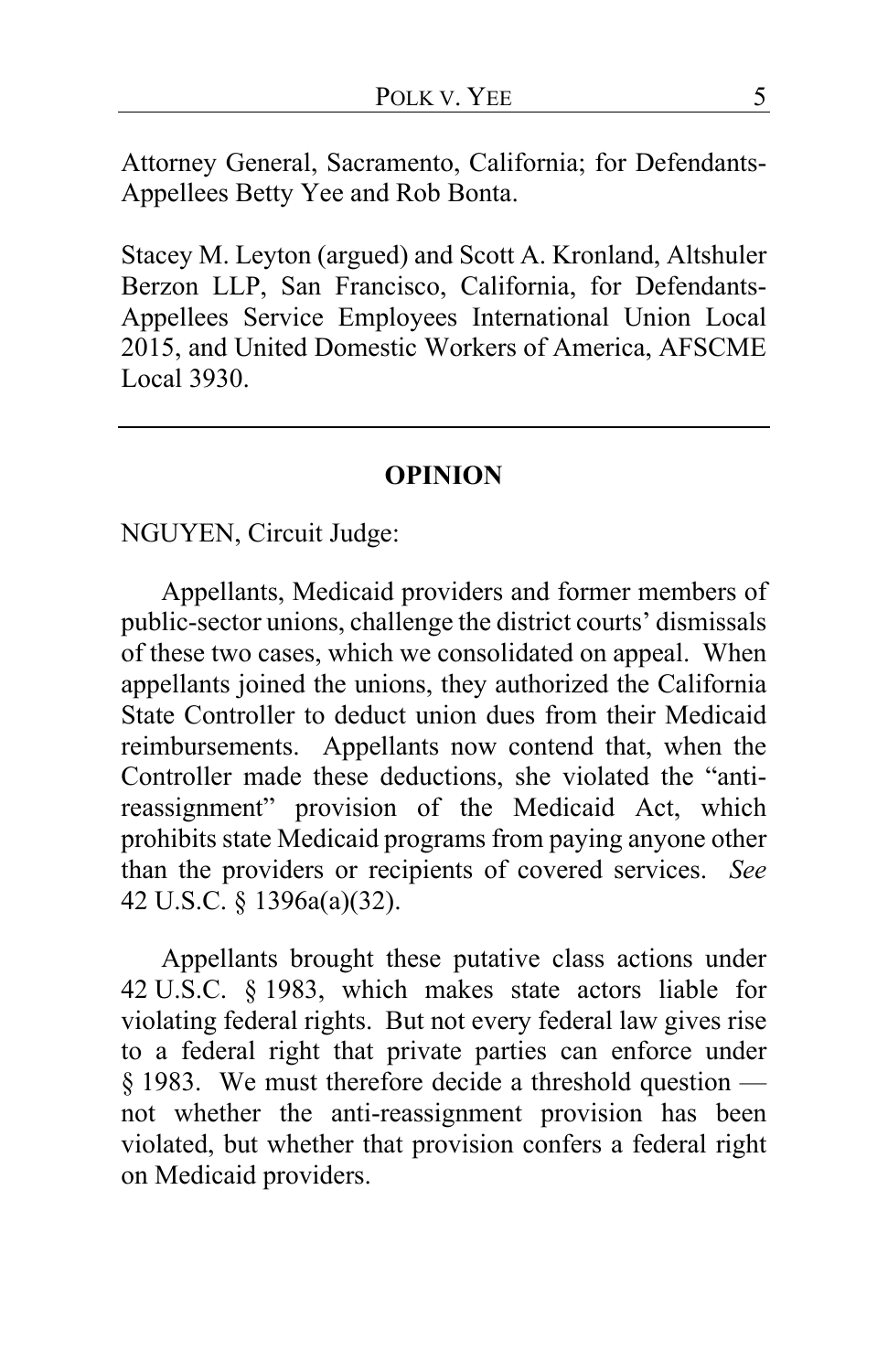For a federal statute to confer a right, "Congress must have intended that the provision in question benefit the plaintiff." *Blessing v. Freestone*, 520 U.S. 329, 340 (1997). Here, the text and legislative history of the anti-reassignment provision make clear that Congress was focused on preventing fraud and abuse in state Medicaid programs rather than on serving the needs of Medicaid providers. Because Congress did not intend to benefit Medicaid providers, we hold that the anti-reassignment provision does not confer a right that they can enforce under § 1983. We therefore affirm.

## **I**

#### **A**

Under Medicaid, the federal government provides funding to state programs that offer health care for people of limited means. The Medicaid Act imposes numerous conditions on states concerning the operation of their Medicaid programs, which the Secretary of Health and Human Services may enforce by withholding funds from non-compliant states. *See* 42 U.S.C. §§ 1396a, 1396c; *see also Planned Parenthood Ariz. Inc. v. Betlach*, 727 F.3d 960, 963 (9th Cir. 2003). As one such condition on state Medicaid programs, the anti-reassignment provision prohibits states from making payments for services to anyone other than the provider or recipient. *See* 42 U.S.C. § 1396a(a)(32).

California uses some of its Medicaid funding to provide assistance with daily activities to elderly and disabled beneficiaries under a program called In-Home Support Services (IHSS). *See* Cal. Welf. & Inst. Code § 12300 *et seq.* The recipients of these services are responsible for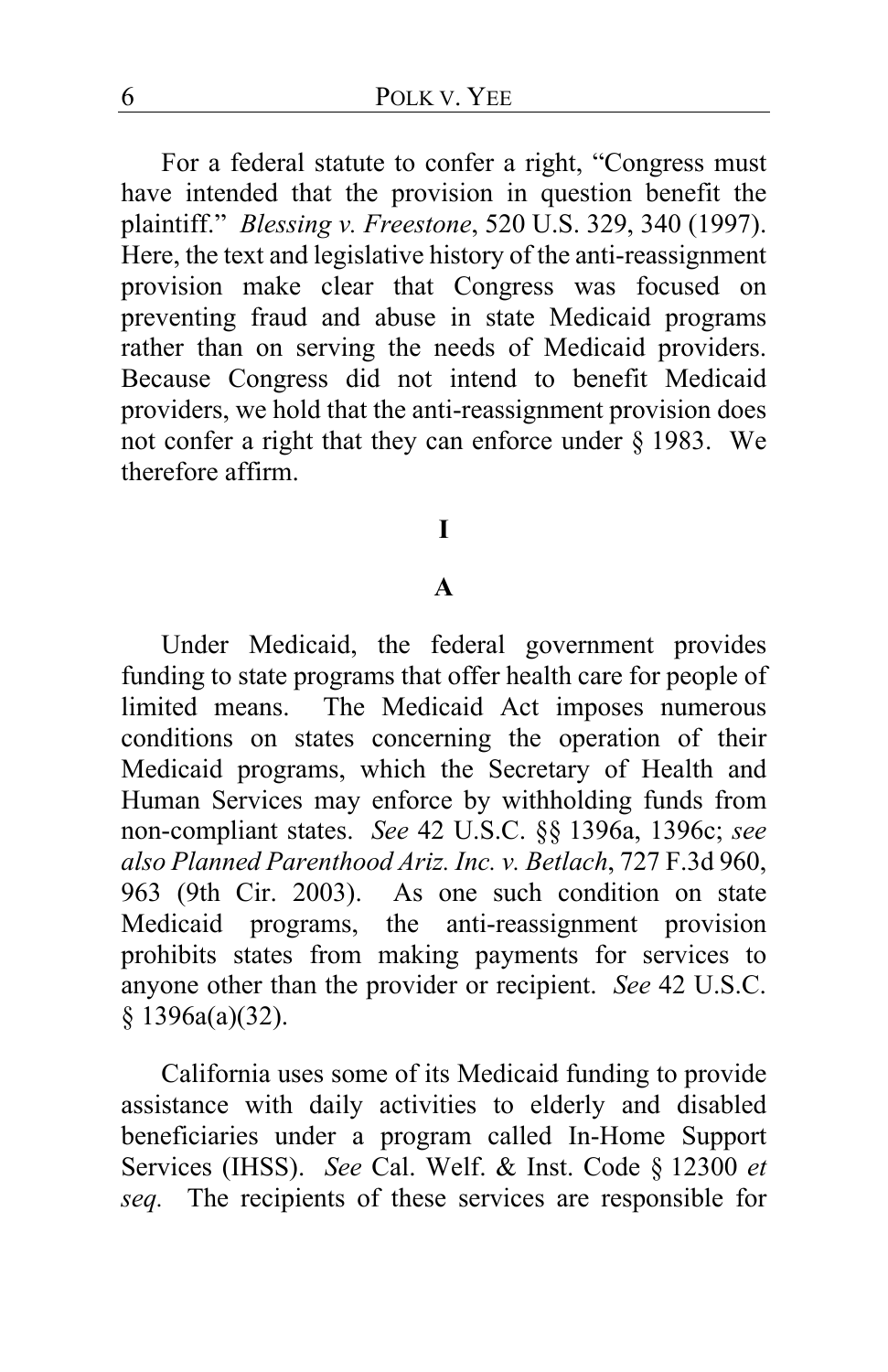employing and overseeing the work of their IHSS providers, who are often family members.

IHSS providers are paid by the State Controller because California law treats them as public employees. *See id.* § 12301.6(c)(1). The Controller makes a variety of standard payroll deductions, including for federal and state income tax, unemployment compensation, and retirement savings. *See id.* § 12302.2(a)(1). California law also authorizes the Controller to deduct union dues from the paychecks of IHSS providers. *See id.* § 12301.6(i)(2).

#### **B**

Appellants provide services through California's IHSS program. They all became members of the public-sector union with exclusive bargaining rights in their counties either the Service Employees International Union Local 2015 (SEIU) or the United Domestic Workers of America AFSCME Local 3930 (UDW). When they signed up, appellants authorized the State Controller to deduct union dues from their paychecks. That authorization included an agreement that they could only revoke their consent during brief annual windows.

Appellants resigned from their unions outside the annual revocation windows. But they wanted their dues deductions to stop immediately. When the dues deductions continued, they brought these two putative class actions under 42 U.S.C. § 1983 against their former unions and State Controller Betty Yee.

Appellants alleged that the continuing dues deductions violated their rights under the First Amendment and the Medicaid Act's anti-reassignment provision. In *Polk v. Yee*, the district court granted a motion to dismiss under Federal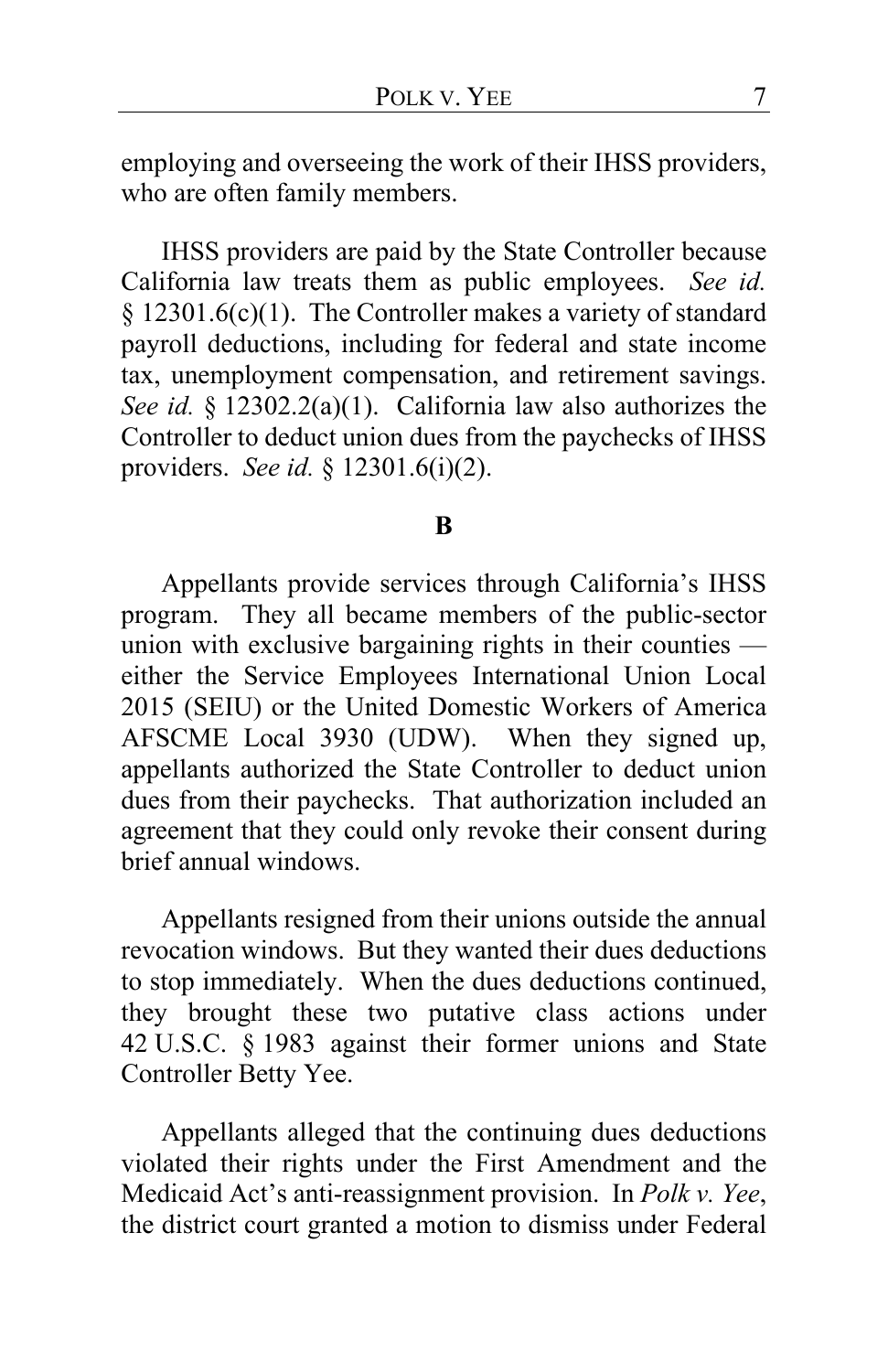Rule of Civil Procedure 12(b)(6), and the *Polk* appellants elected not to amend their complaint. In *Quirarte v. UDW*, the district court granted a motion for judgment on the pleadings under Rule 12(c).

Both district courts dismissed these cases for the same reasons. As to the First Amendment claim, the district courts concluded that the unions were not state actors and that appellants' consent to pay union dues precluded any First Amendment liability. This court subsequently decided *Belgau v. Inslee*, which rejected a virtually identical First Amendment claim on the same rationale. 975 F.3d 940 (9th Cir. 2020), *cert. denied*, 141 S. Ct. 2795 (2021). Appellants now concede that *Belgau* forecloses their First Amendment claim. As to the Medicaid Act claim, both district courts held that the anti-reassignment provision does not confer a right on providers that is enforceable under § 1983.

Appellants in both cases timely appealed. Shortly before oral argument, we consolidated these appeals for all purposes under Federal Rule of Appellate Procedure 3(b)(2).

#### **II**

We have jurisdiction under 28 U.S.C. § 1291. Reviewing de novo, *see Daewoo Elecs. Am. Inc. v. Opta Corp.*, 875 F.3d 1241, 1246 (9th Cir. 2017) (judgment on the pleadings); *Dougherty v. City of Covina*, 654 F.3d 892, 897 (9th Cir. 2011) (dismissal under Rule  $12(b)(6)$ ), we affirm.

#### **A**

In *Blessing v. Freestone*, the Supreme Court established a three-part test to determine whether a federal statute confers a right enforceable under § 1983: "(1) 'Congress must have intended that the provision in question benefit the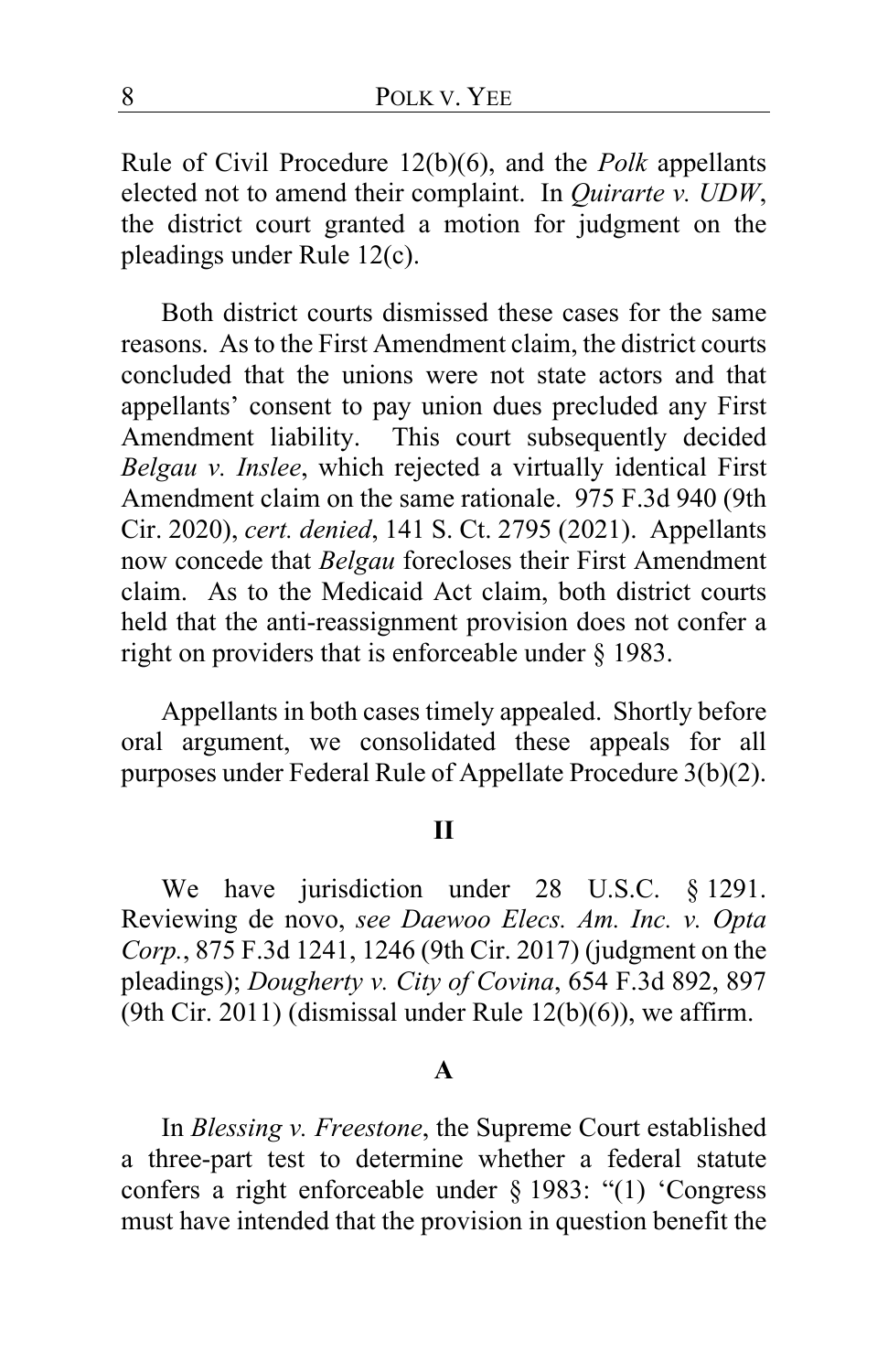plaintiff,' (2) 'the plaintiff must demonstrate that the right assertedly protected by the statute is not so "vague and amorphous" that its enforcement would strain judicial competence,' and (3) 'the statute must unambiguously impose a binding obligation on the States.'" *Anderson v. Ghaly*, 930 F.3d 1066, 1073 (9th Cir. 2019) (quoting *Blessing*, 520 U.S. at 340–41). "If all three prongs are satisfied, 'the right is presumptively enforceable' through § 1983." *Planned Parenthood*, 727 F.3d at 966 (quoting *Gonzaga Univ. v. Doe*, 536 U.S. 273, 284 (2002)).

To demonstrate that the anti-reassignment provision confers a federal right, appellants must satisfy the first prong by showing that Congress intended to benefit Medicaid providers. *See Sanchez v. Johnson*, 416 F.3d 1051, 1062 (9th Cir. 2005) (holding that no enforceable right existed because the first prong was not met). Under this prong, we must "determine whether Congress 'unambiguously must "determine whether Congress" conferred' a federal right," which above all "requires 'rightscreating language.'" *Henry A. v. Willden*, 678 F.3d 991, 1005 (9th Cir. 2012) (quoting *Gonzaga*, 536 U.S. at 283–84 & n.3). "[I]t is Congress's use of explicit, individually focused, rights-creating language that reveals congressional intent to create an individually enforceable right in a spending statute." *Sanchez*, 416 F.3d at 1057. Because the Medicaid Act "does not describe every requirement in the same language," we carefully examine the language of the particular Medicaid provision at issue. *Id.* at 1062. And to confirm what that language reveals, we may look to other indicia of congressional intent, including structure, legislative history, and agency interpretations. *See Ball v. Rodgers*, 492 F.3d 1094, 1112–15 (9th Cir. 2007).

Crucially, whether Congress intended to confer a right is a distinct question from whether the correct interpretation of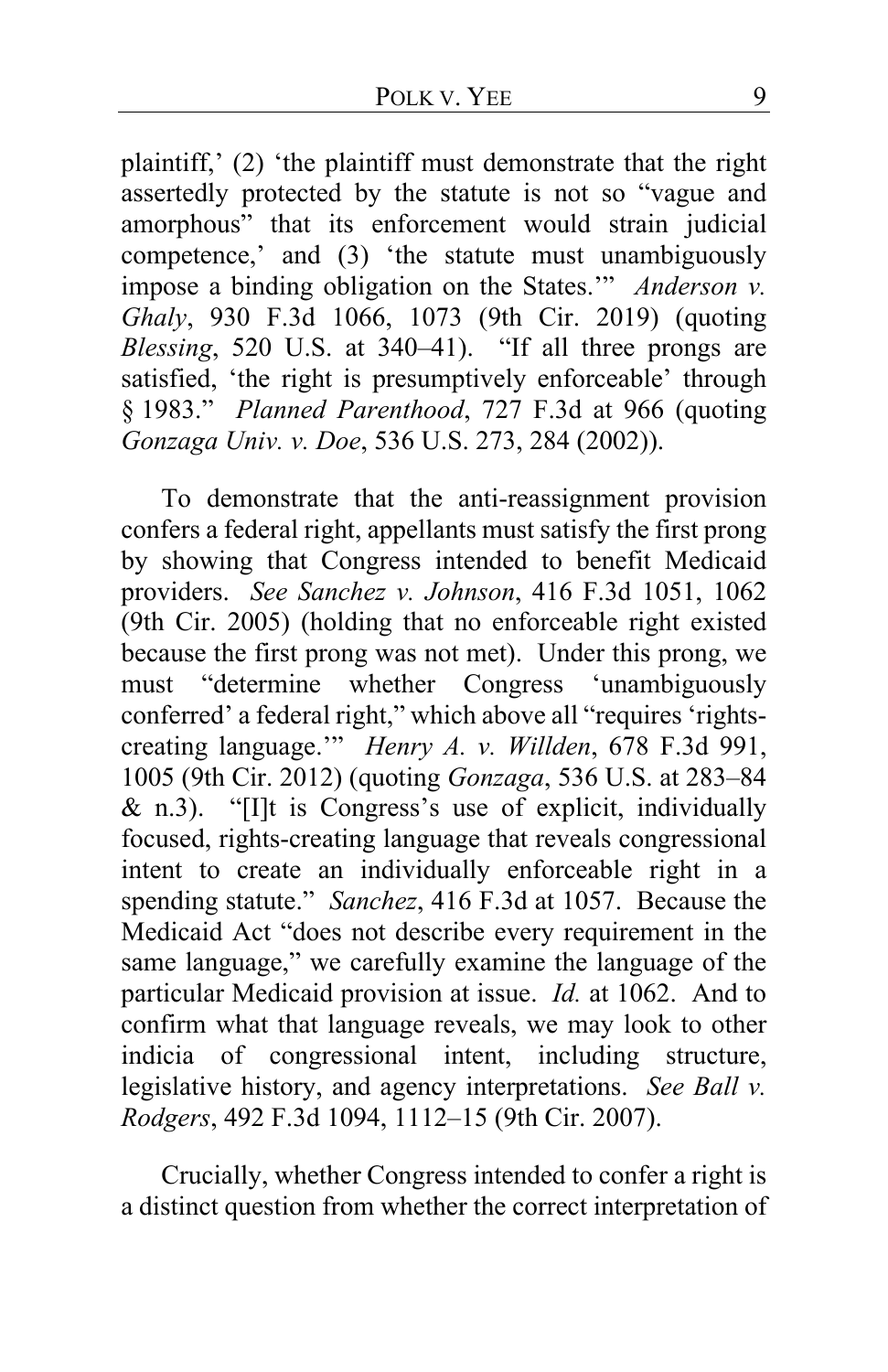the statute would benefit the plaintiff. "'[F]alling within the general zone of interest that the statute is intended to protect' is not enough." *All. of Nonprofits for Ins., Risk Retention Grp. v. Kipper*, 712 F.3d 1316, 1326 (9th Cir. 2013) (quoting *Gonzaga*, 536 U.S. at 283). "[I]t is *rights*, not the broader or vaguer 'benefits' or 'interests' that may be enforced under the authority of [§ 1983]." *Gonzaga*, 536 U.S. at 283. Even if a statute "incidental[ly] benefit[s]" the plaintiff, *All. of Nonprofits*, 712 F.3d at 1327, that does not by itself show that Congress "*intended* that the provision in question benefit the plaintiff," *Blessing*, 520 U.S. at 340 (emphasis added); *see also Sanchez*, 416 F.3d at 1059 (explaining that, while Medicaid providers "may certainly benefit from their relationship with the State, . . . they are, at best, indirect beneficiaries" under 42 U.S.C. § 1396a(a)(30)(A), which thus confers no right).

Appellants devote a substantial portion of their briefs to arguing that the anti-reassignment provision prohibits all payments to third parties, including union dues deductions. But that is not the issue before us. Whether the antireassignment provision prohibits union dues deductions is a separate question about the scope of the statute. We need not decide that question and we instead ask whom Congress intended to benefit.

#### **B**

With those principles in mind, we begin with the language of the anti-reassignment provision: "A State plan for medical assistance must . . . provide that no payment under the plan for any care or service provided to an individual shall be made to anyone other than such individual or the person or institution providing such care or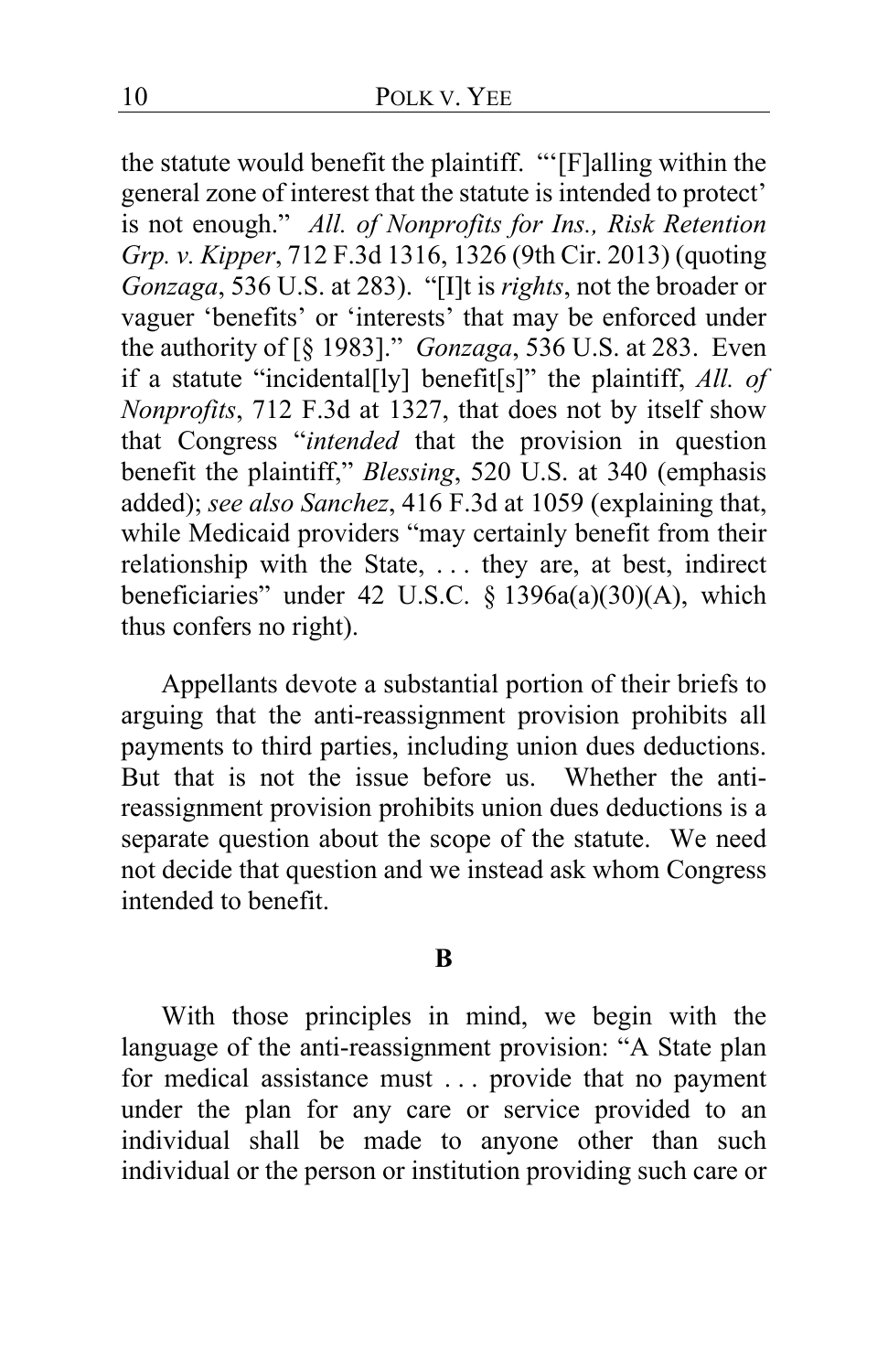service, under an assignment or power of attorney or otherwise . . . ."**[1](#page-10-0)** 42 U.S.C. § 1396a(a)(32).

Because "cooperative federalism programs like Medicaid . . . are necessarily phrased as a set of directives to states that wish to receive federal funding," *Anderson*, 930 F.3d at 1074, we cannot infer a lack of congressional intent to create an enforceable right from the bare fact that a Medicaid provision is a state program requirement, *see*  42 U.S.C. § 1320a-2; *Ball*, 492 F.3d at 1111–12. We therefore give no weight to the initial portion of the antireassignment provision — "[a] State plan for medical assistance must ... provide" — which only captures Medicaid's status as a federal spending program.

We instead examine whether the statute makes "recognizing and enforcing individual beneficiaries' rights . . . a condition for federal funding of the state program." *Anderson*, 930 F.3d at 1074. The key question is whether the text of the statute is "phrased in terms of the persons benefited . . . with an *unmistakable focus* on the benefited class." *Gonzaga*, 536 U.S. at 284 (citation and internal quotation marks omitted). The dividing line is between statutes that are "concerned with whether the needs of any particular person have been satisfied" and those that are "concerned . . . solely with an aggregate institutional policy and practice." *Ball*, 492 F.3d at 1107 (citation and internal quotation marks omitted). We ask on which side of the line the main portion of the text falls: "no payment . . . for any care or service provided to an individual shall be made to

<span id="page-10-0"></span>**<sup>1</sup>** This provision is subject to narrow exceptions not relevant to this case. *See* 42 U.S.C. § 1396a(a)(32)(A)–(D).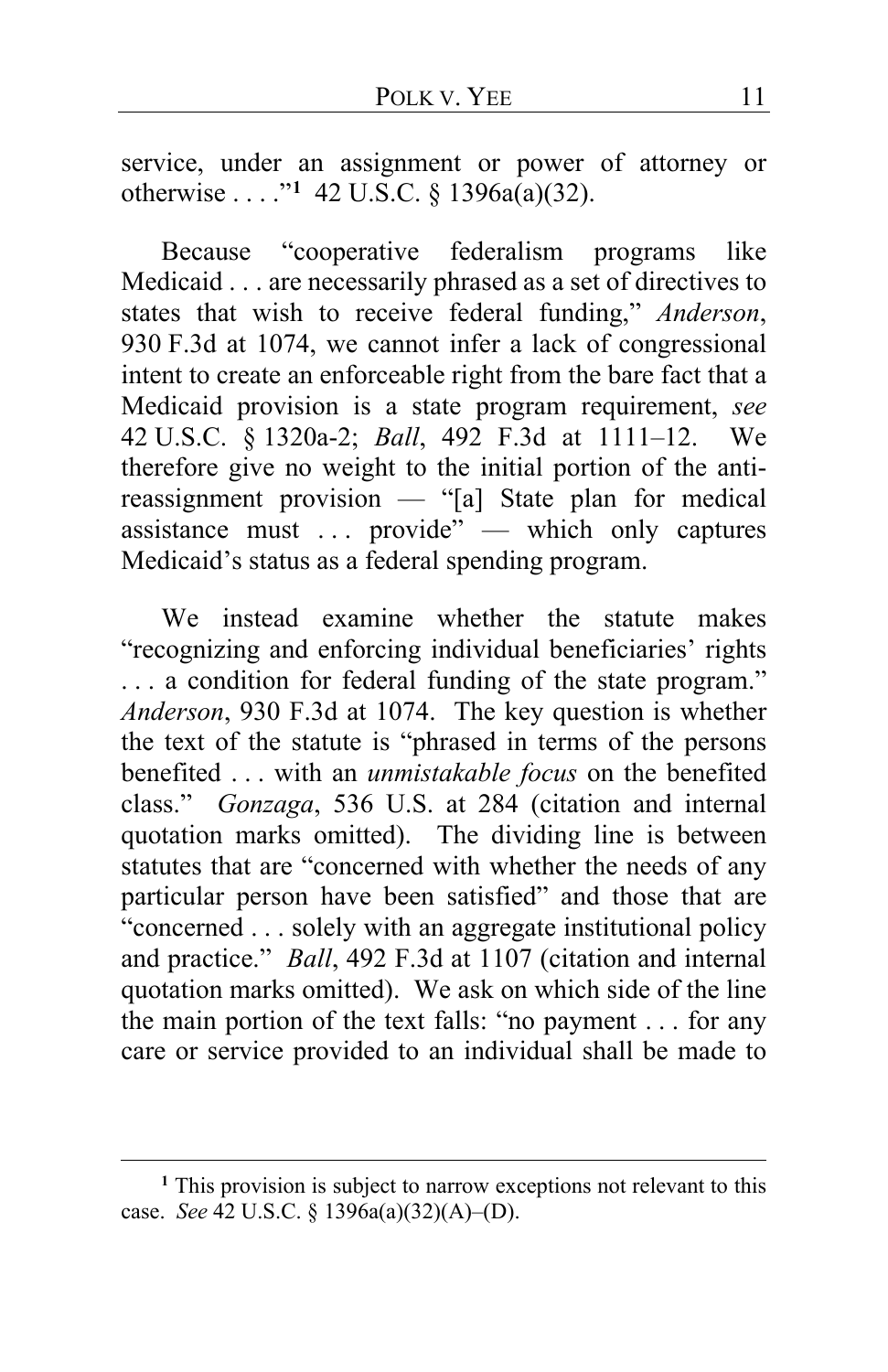anyone other than such individual or the person or institution providing such care or service." 42 U.S.C. § 1396a(a)(32).

The focus of this statutory language is on state payment practices. "Payment" is the subject of the statute's main clause. And the statute is phrased in terms of what the state may *not* do — make "payment . . . to anyone other than" service providers or recipients — rather than in terms of what providers are to receive. *Id.* The statute only references providers following "other than," which underscores this focus on state payments. Even when describing the payees, the statute emphasizes those who are not to be paid. The provision's language "is directly concerned with the State as administrator and only indirectly with recipients and providers as beneficiaries of the administered services." *Sanchez*, 416 F.3d at 1062. *But see Anderson*, 930 F.3d at 1074 (noting that "[g]iven the conditional nature of [federal spending] programs, the statutes enacting them will nearly always be phrased with a partial focus on the state").

Nothing in the statutory language reflects that Congress was "concerned with 'whether the needs of [Medicaid providers] have been satisfied.'" *Ball*, 492 F.3d at 1107 (quoting *Gonzaga*, 526 U.S. at 288). The statute does not say that "payment must only be made to providers or recipients," much less that "only providers or recipients are to receive payment," as other rights-conferring Medicaid provisions are phrased. *Cf. Planned Parenthood*, 727 F.3d at 966 ("Any individual eligible for medical assistance . . . may obtain such assistance from any [provider] qualified to perform the service or services required." (quoting 42 U.S.C. § 1396a(a)(23)) (emphasis omitted)); *Watson v. Weeks*, 436 F.3d 1152, 1159–60 (9th Cir. 2006) ("[A] state plan for medical assistance must provide 'for making medical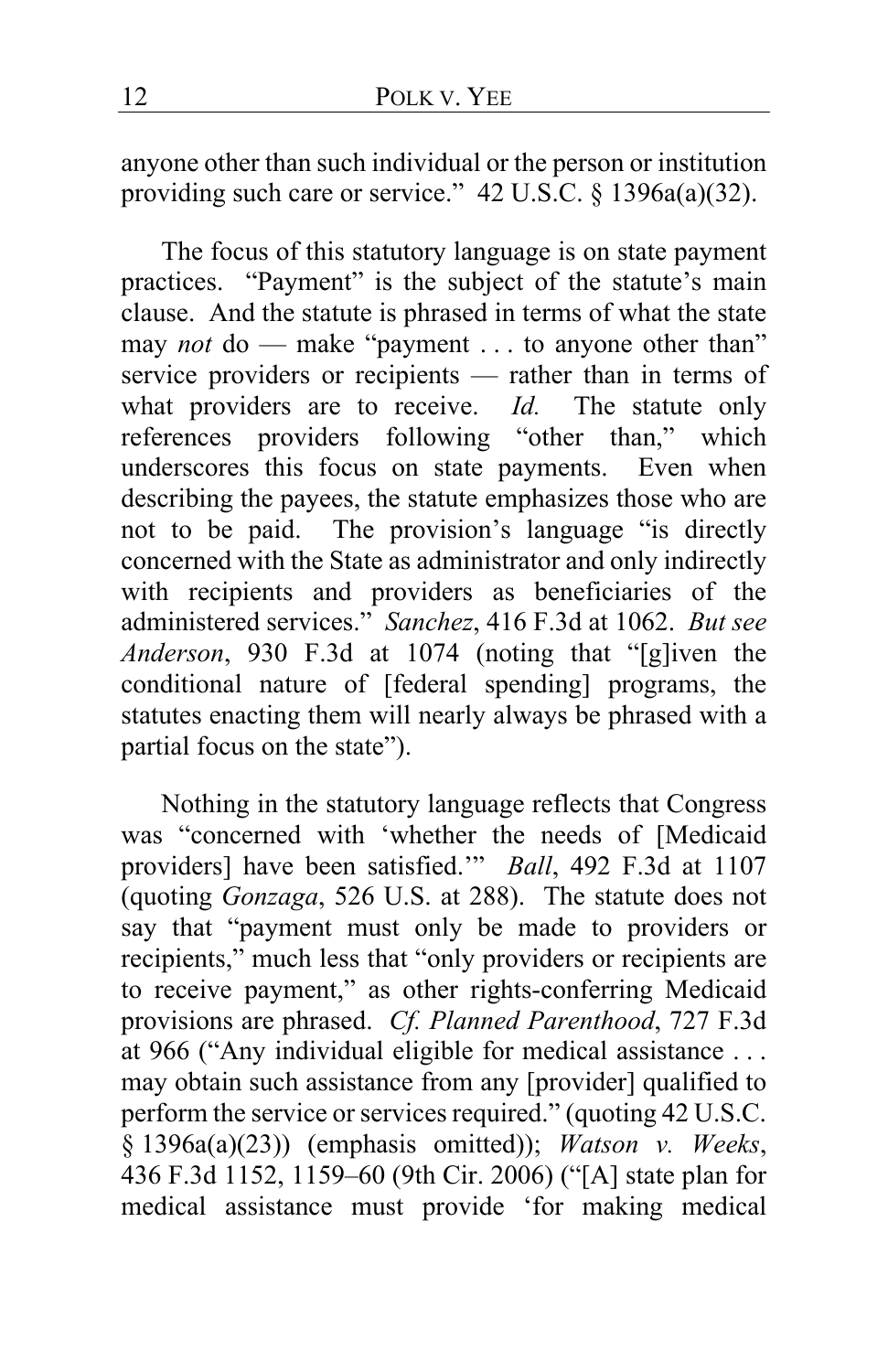assistance available, including at least [designated care and services],' to 'all individuals' meeting specified financial eligibility standards." (quoting 42 U.S.C. § 1396a(a)(10))). Unlike these other formulations, which are phrased in terms of Medicaid providers, the anti-reassignment provision "refers to [Medicaid providers] only in the context of describing the necessity of developing state-wide policies and procedures," and as "a means to an administrative end rather than as individual beneficiaries of the statute."**[2](#page-12-0)** *Sanchez*, 416 F.3d at 1059.

Given this administrative focus, we cannot say that the anti-reassignment provision's language shows that Congress "unambiguously conferred" an enforceable right on Medicaid providers. *Gonzaga*, 536 U.S. at 283.

### **C**

We need not, however, rely on the statutory language alone. Another signal of congressional intent — legislative history — confirms that the anti-reassignment provision does not confer a right on Medicaid providers. When legislative history suggests whom Congress intends to benefit, it can be highly probative under the first prong of the *Blessing* test. *See All. of Nonprofits*, 712 F.3d at 1326–27.

In *Alliance of Nonprofits*, we recognized that the Liability Risk Retention Act (LRRA), which preempts

<span id="page-12-0"></span>**<sup>2</sup>** The anti-reassignment provision refers to Medicaid providers as "person[s]," 42 U.S.C.  $\S$  1396a(a)(32), and "usually such use is sufficient . . . to finding a right for § 1983 purposes," *Planned Parenthood*, 727 F.3d at 966 (quoting *Ball*, 492 F.3d at 1108). But, as we explain, the statute's administrative focus and its clear legislative history show that this language does not signal Congress's intent to confer an enforceable right in this case.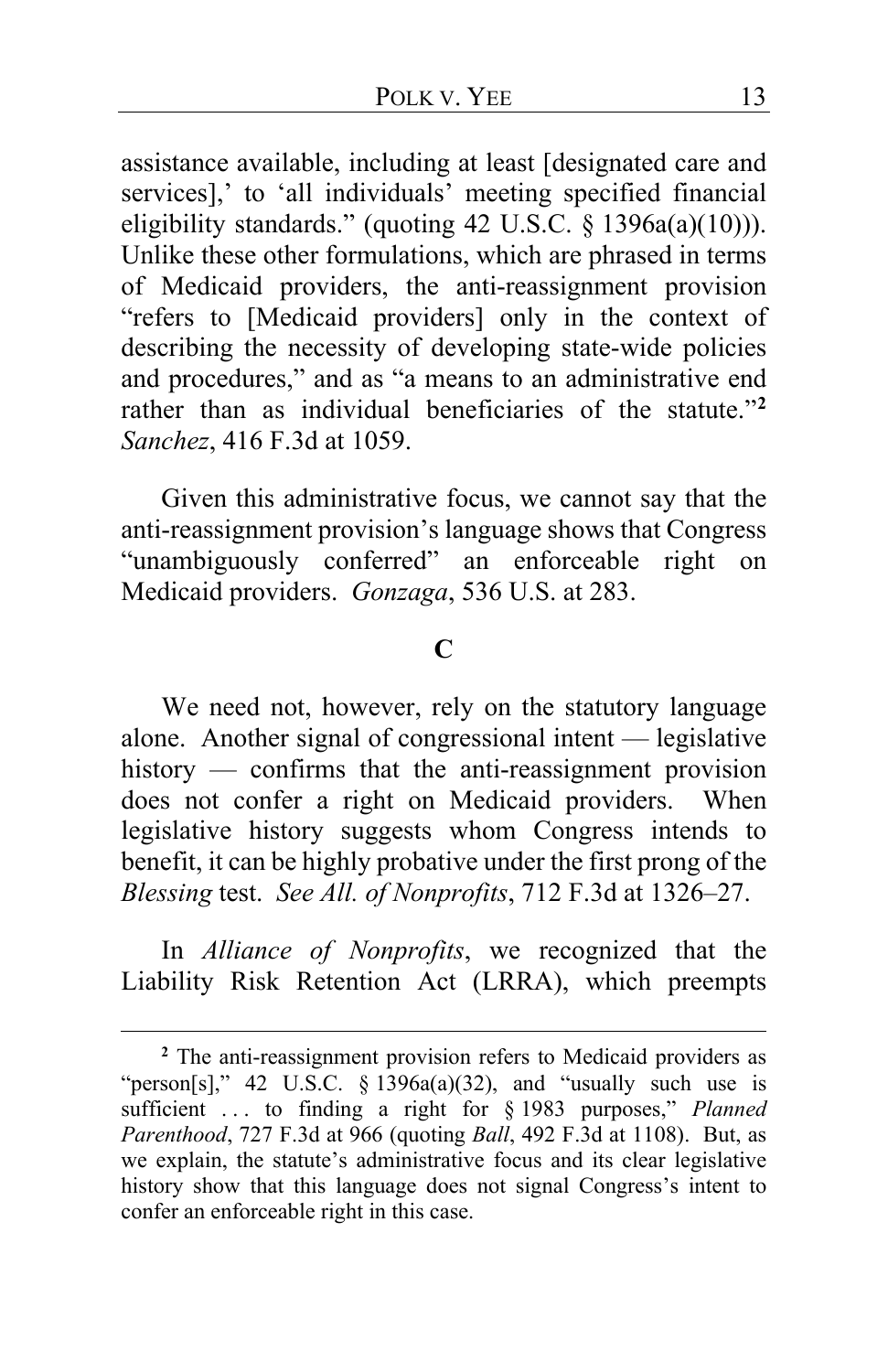certain state laws applicable to insurers, contained some rights-creating language. *Id.* at 1326. But we explained that "even if such language is *necessary* to the conclusion that Congress intended to create an enforceable right, that does not mean it is *sufficient* to do so." *Id.* (citation omitted). We then looked to the legislative history, which indicated that "Congress primarily enacted the LRRA to benefit buyers of insurance, rather than the insurance companies themselves." *Id.* at 1326–27. Accordingly, we held that the legislative history demonstrated that the statute conferred at most an "incidental benefit" on insurers, which "does not rise to the level of the 'unambiguously conferred' right that *Gonzaga University* requires us to find." *Id.* at 1327 (quoting *Gonzaga*, 536 U.S. at 283).

Here, as in *Alliance of Nonprofits*, the legislative history leaves no doubt that Congress did not intend to benefit Medicaid providers. The anti-reassignment provision was enacted in response to a practice by providers of assigning their receivables to third parties, also known as "factoring."**[3](#page-13-0)**

<span id="page-13-0"></span>**<sup>3</sup>** Many courts have so characterized the anti-reassignment provision. *See Matter of Missionary Baptist Found. of Am., Inc.*, 796 F.2d 752, 757 n.6 (5th Cir. 1986) ("An examination of the legislative history of this provision reveals that its purpose was to prevent 'factoring' agencies from purchasing medicare and medicaid accounts receivable at a discount and then serving as the collection agency for the accounts."); *Danvers Pathology Assocs., Inc. v. Atkins*, 757 F.2d 427, 430 (1st Cir. 1985) (Breyer, J.) ("The purpose of the statute was to stop this 'factoring' of Medicaid receivables—the selling of Medicaid obligations to collection agencies at a discount and the presentation of those obligations by the collection agencies to the state for payment."); *Michael Reese Physicians & Surgeons, S.C. v. Quern*, 606 F.2d 732, 734 (7th Cir. 1979) ("Congress wished to eliminate factors, thereby making each provider responsible for billing for services rendered and personally liable for payments received for those services."), *aff'd on reh'g en banc*, 625 F.2d 764 (7th Cir. 1980).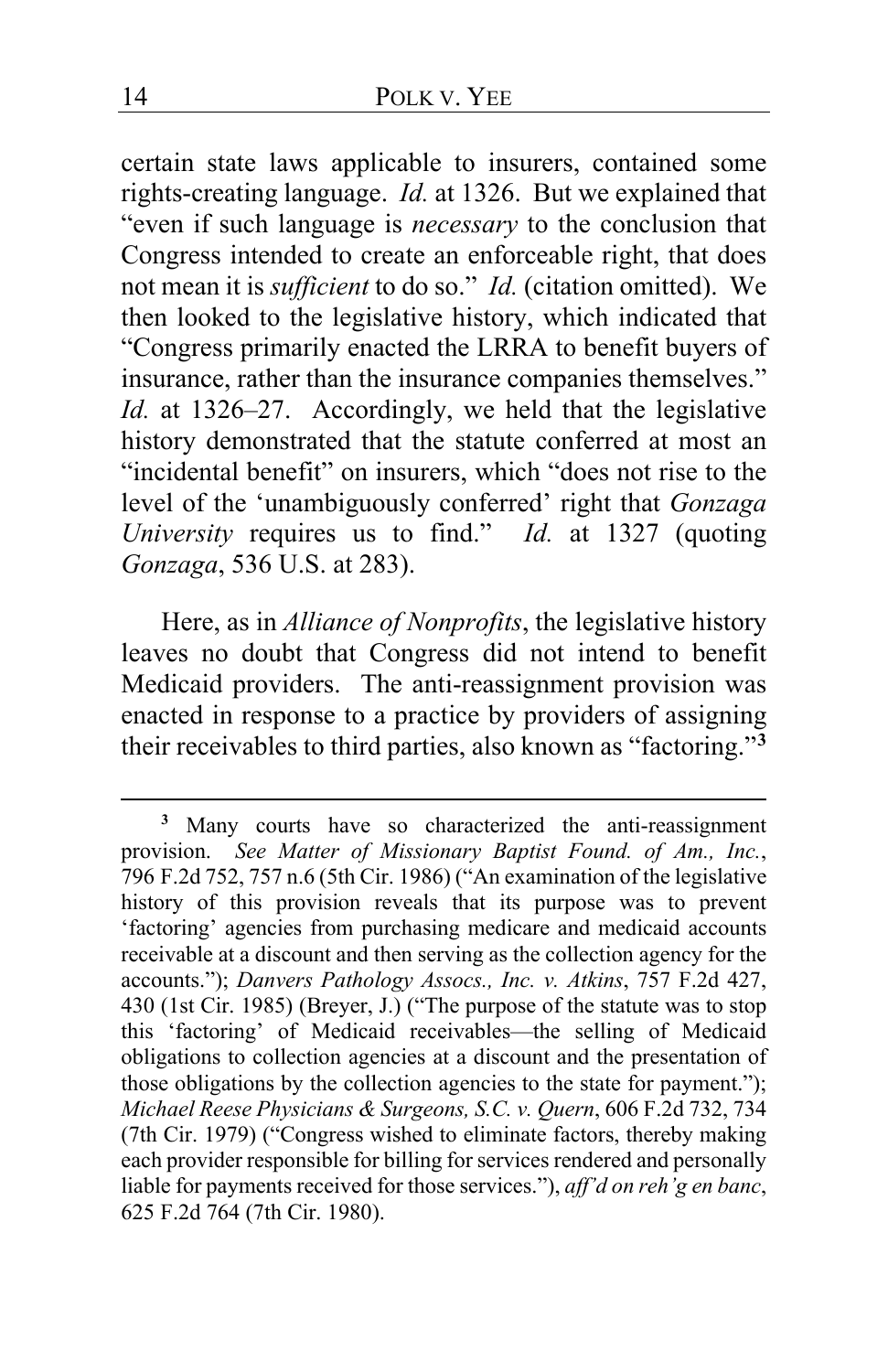Providers would collect a percentage of the value of their claims, and the assignees would "undertake the effort and expense of submitting those claims to the states and would keep the reimbursement payments for themselves." *California v. Azar*, 501 F. Supp. 3d 830, 834 (N.D. Cal. 2020).

The House and Senate reports show that Congress adopted the anti-reassignment provision out of concern that factoring had led to fraud and abuse in the Medicaid program. The anti-reassignment provision was added to the Medicaid Act as part of the Social Security Amendments of 1972. Pub. L. No. 92-603, § 236(b)(3), 86 Stat. 1329, 1415 (1972). The reports from both chambers explained why Congress viewed factoring as a problem and how the antireassignment provision would help.

> Experience with this practice under these programs shows that some physicians and other persons providing services reassign their rights to other organizations or groups under conditions whereby the organization or group submits claims and receives payment in its own name. Such reassignments have been a source of incorrect and inflated claims for services and have created administrative problems with respect to determinations of reasonable charges and recovery of overpayments. Fraudulent operations of collection agencies have been identified in medicaid. Substantial overpayments to many organizations have been identified in the medicare program, one involving over a million dollars.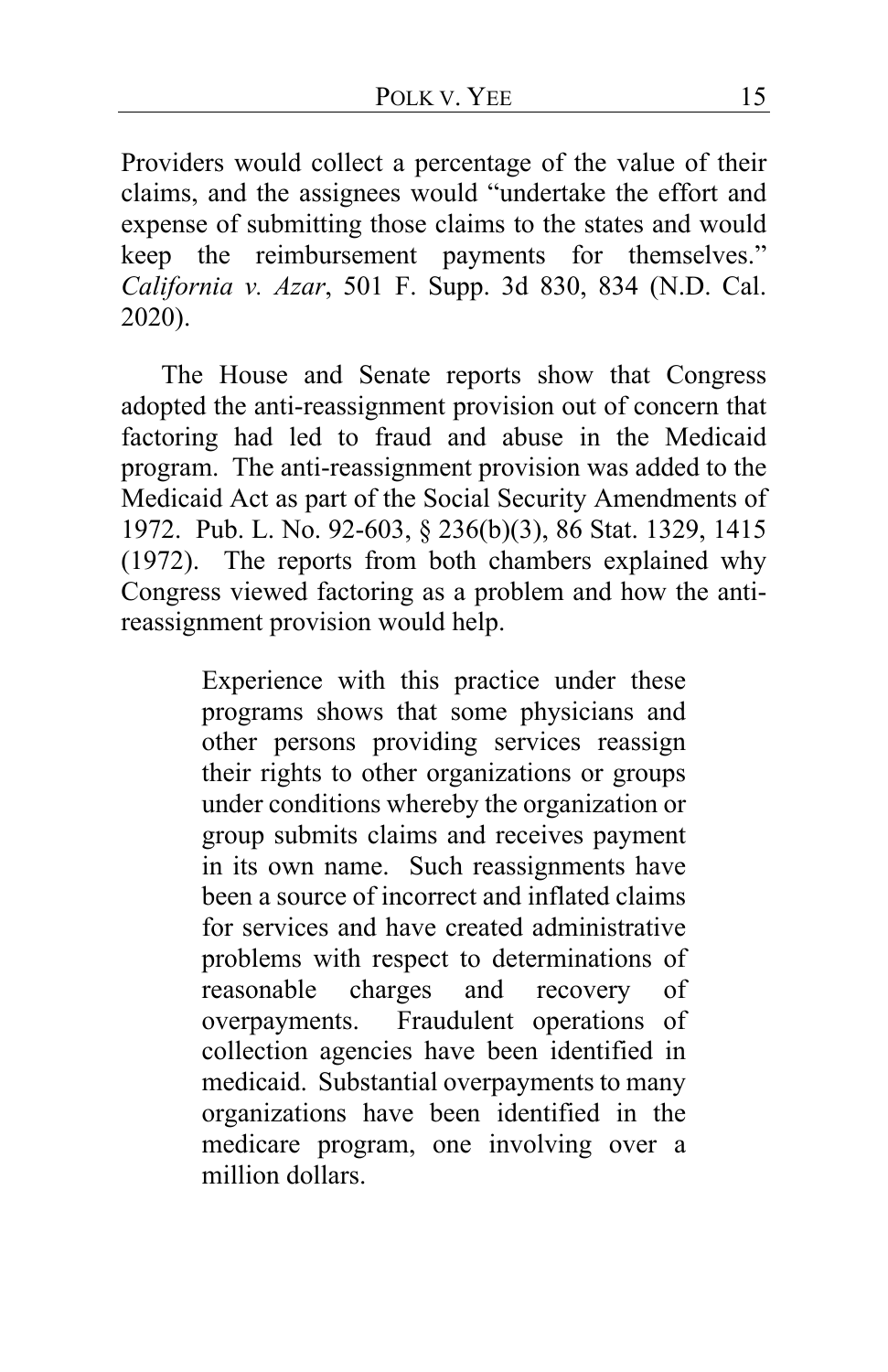Your committee's bill seeks to overcome these difficulties by prohibiting payment under these programs to anyone other than the patient, his physician, or other person who provided the service . . . .

H.R. Rep. No. 92-231, at 104 (1971), *reprinted in* 1972 U.S.C.C.A.N. 4989, 5090; *see also* S. Rep. No. 92-1230, at 205 (1972).

The anti-reassignment provision was amended as part of the Medicare-Medicaid Anti-Fraud and Abuse Amendments of 1977 to eliminate a loophole that involved power of attorney agreements. Pub. L. No. 95-142, § 2(a)(3), 91 Stat. 1175, 1176 (1977). The reports from both chambers again underscored that the goal of the anti-reassignment provision was to prevent fraud and abuse in the Medicaid program and argued that the "power of attorney" loophole should be closed to better accomplish that purpose.

> By 1972, it had become apparent that such reassignments were a significant source of incorrect and inflated claims for services paid by medicare and medicaid. In addition, cases of fraudulent billings by collection agencies and substantial overpayments to these socalled "factoring" agencies were also found. Congress concluded that such arrangements were not in the best interest of the government or the beneficiaries served by the medicare and medicaid programs . . . .

> Despite these efforts to stop factoring of medicare and medicaid bills, some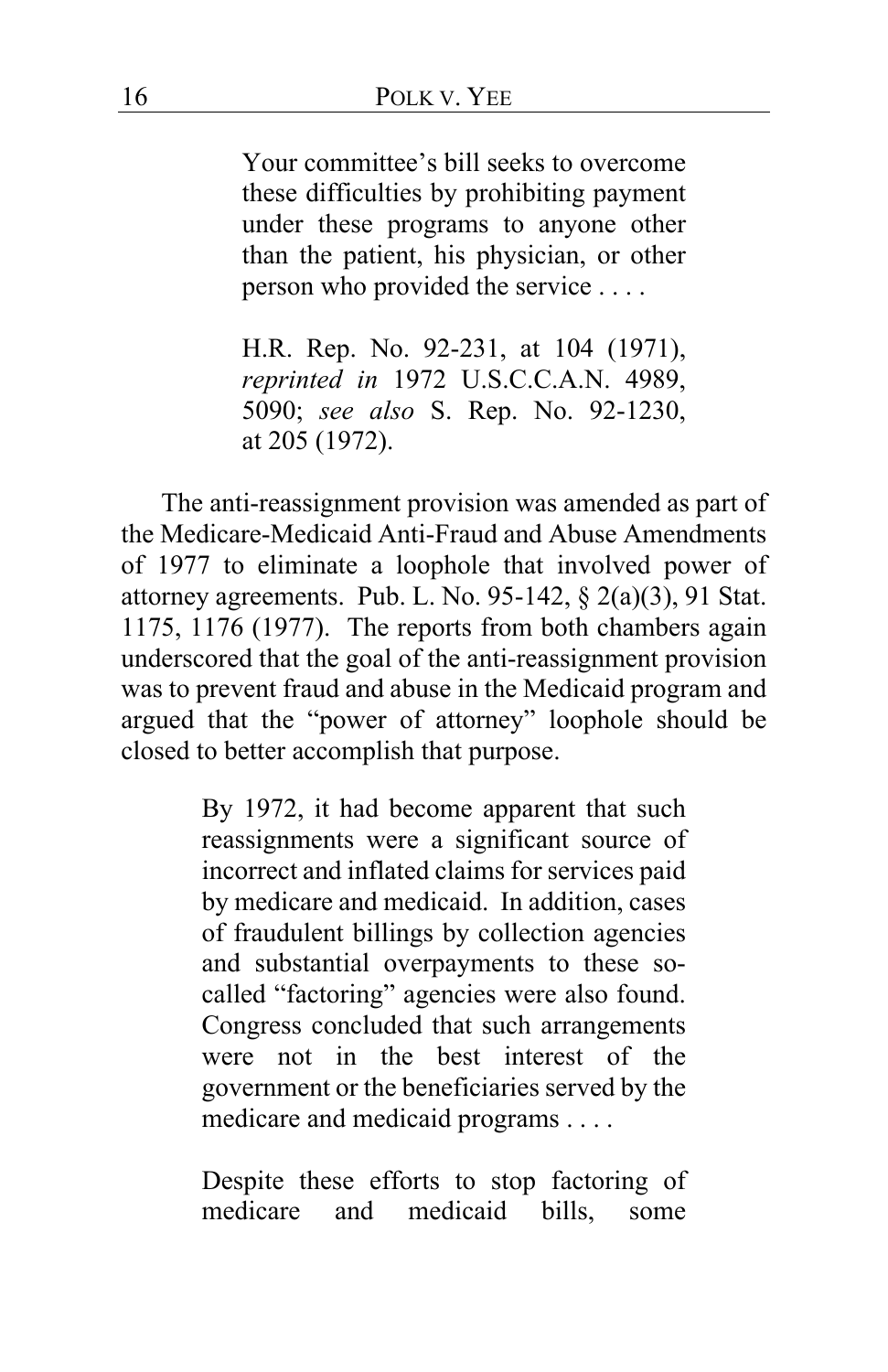practitioners and other persons have circumvented the intent of the law by use of a power of attorney. The use of a power of attorney allows the factoring company to receive the medicare or medicaid payment in the name of the physician, thus allowing the continuation of program abuses which factoring activities were shown to produce in the past.

The bill would modify existing law to preclude the use of a power of attorney as a device for reassignments of benefits under medicare and medicaid . . . .

H.R. Rep. No. 95-393, at 44 (1977), *reprinted in* 1977 U.S.C.C.A.N. 3039, 3051; *see also*  S. Rep. No. 95-453, at 6–7 (1977).

These reports clearly show that Congress was concerned not with "whether the needs of [Medicaid providers] have been satisfied," but instead with "aggregate institutional policy and practice." *Ball*, 492 F.3d at 1107 (citations and internal quotation marks omitted). The anti-reassignment provision was Congress's effort to end a practice among Medicaid providers because it interfered with the sound fiscal administration of the Medicaid program. In the face of this legislative history, we cannot say that "Congress . . . intended that the provision in question benefit [Medicaid providers]," as the first prong of the *Blessing* test requires. 520 U.S. at 340; *see also All. of Nonprofits*, 712 F.3d at 1326–27.

This legislative history harmonizes with our reading of the text. The textual focus on payment practices reflects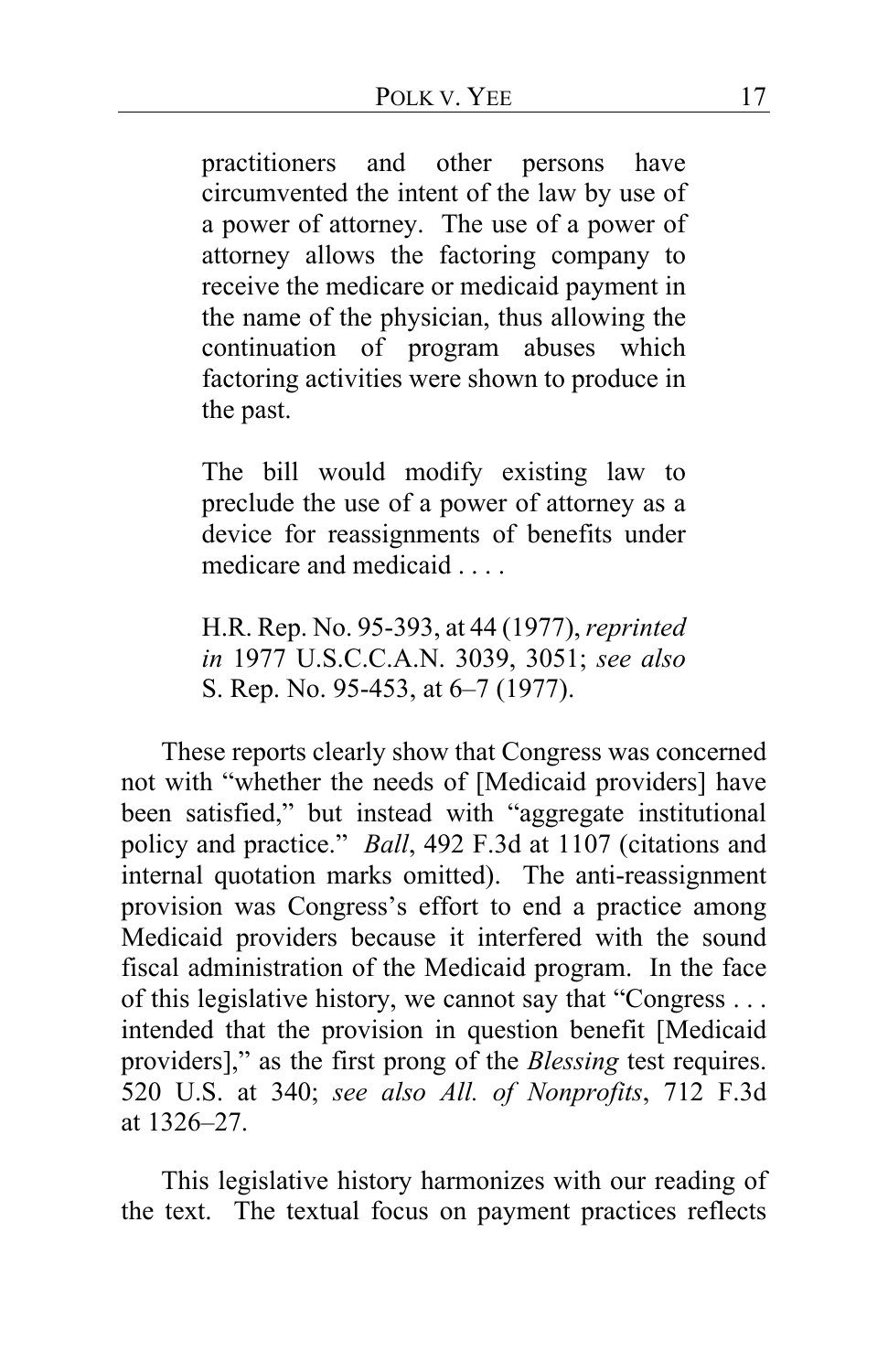Congress's goal of ensuring that state Medicaid payments are not lost to fraud and abuse. Given that goal, the antireassignment provision's reference to Medicaid providers is only "as a means to an administrative end rather than as individual beneficiaries of the statute." *Sanchez*, 416 F.3d at 1059. Considering text and legislative history together eliminates any doubt that Congress did not intend to confer a right on Medicaid providers enforceable under § 1983.

### **D**

Appellants emphasize that, even though Congress was motivated by concerns about factoring, it enacted a broader prohibition encompassing all forms of diversion of Medicaid funds to third parties. However, as discussed above, appellants' argument would at most show that Medicaid providers are indirectly benefited by Congress's decision to enact a broad prohibition — not that Congress's purpose was to benefit Medicaid providers. That does not suffice. *See All. of Nonprofits*, 712 F.3d at 1327 (explaining that an "incidental benefit does not rise to the level of [an] 'unambiguously conferred' right" (quoting *Gonzaga*, 536 U.S. at 283)); *see also Sanchez*, 416 F.3d at 1059.

Appellants also point out that the Centers for Medicare and Medicaid Services (CMS) adopted their broad interpretation of the anti-reassignment provision in a 2019 regulation. *See* Reassignment of Medicaid Provider Claims, 84 Fed. Reg. 19718 (May 6, 2019), *vacated by Azar*, 501 F. Supp. 3d at 843. More recently, however, CMS issued a rule clarifying that employment-type payroll deductions do not violate the anti-reassignment provision. *See* Reassignment of Medicaid Provider Claims, 87 Fed. Reg. 29675 (May 16, 2022) (codified at 42 C.F.R. § 447.10(i)). But even if CMS maintained its old interpretation, appellants still cannot show that *Congress* intended to confer an enforceable right. As